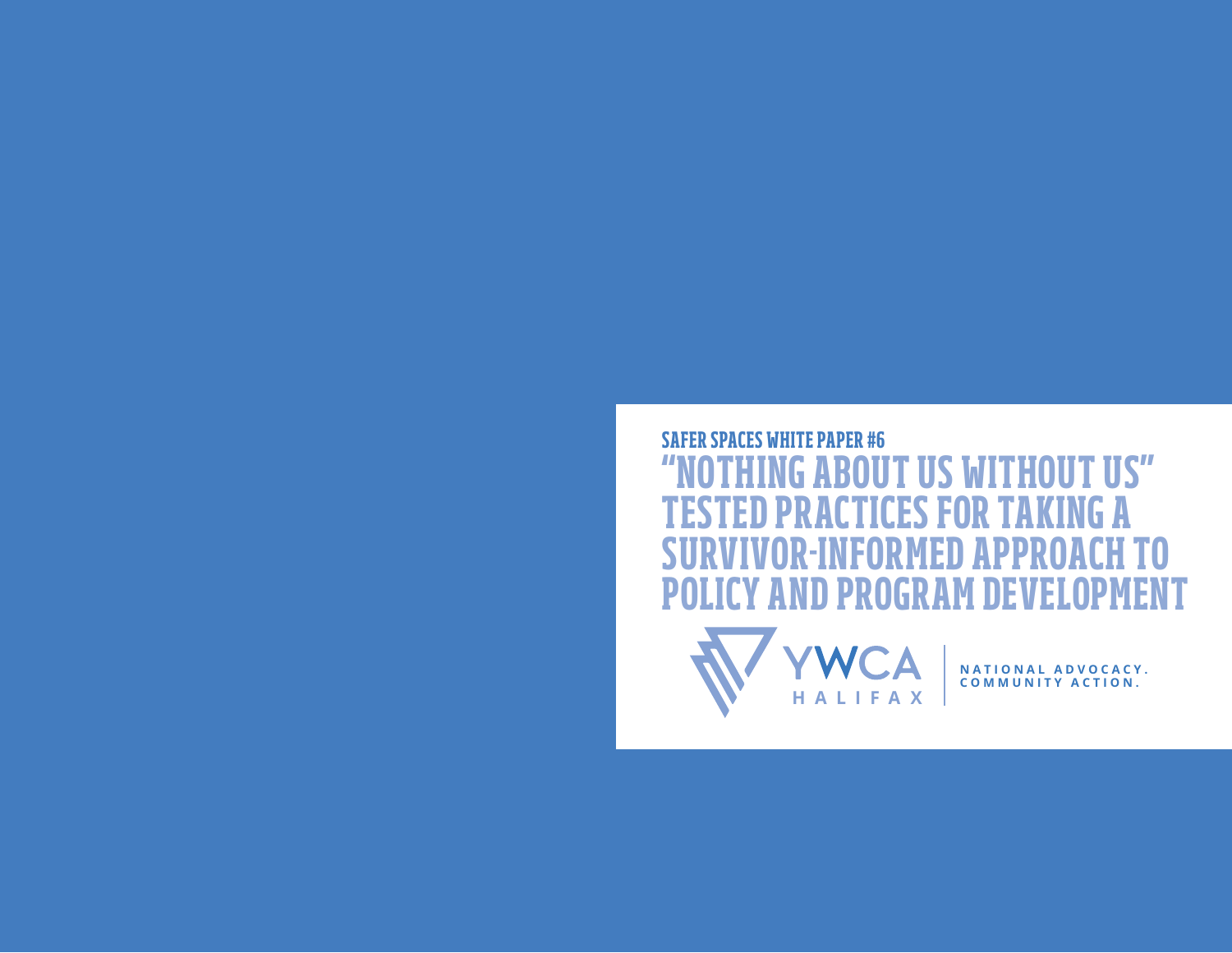## **INTRODUCTION**

**Across industries, it is well understood that when conducting research of any kind, the most credible sources of information are people with expertise on the topic in question. So, when developing programs and policies to address commercial sexual exploitation and human trafficking, YWCA Halifax looks to the experts: people with lived experience (who are, at some points of this paper, referred to as survivors).**

**The phrase "Nothing about us, without us," which is thought to have originated by South African**  disAbility rights activists<sup>1</sup>, now **headlines many human rights movements. After decades of tireless advocacy by people who experience marginalization, a growing number of social sectors are recognizing the importance of this approach. They are finally hearing that the experts that need to be consulted when creating and changing policy and developing programs are the people most impacted by the programs and policies.** 

**A report by the Canadian HIV/AIDs Legal network notes that "the social and organizational response to the HIV/AIDs epidemic has been profoundly impacted by the growth** 

**of a self-identified community of people demanding a say in the development of policies and the delivery of services."² That is, the persistence of individuals most impacted (in this case, IV drug users and the queer community) requiring that they be included has drastically improved the landscape of services available to the community, and therefore the health and wellbeing of people most impacted by HIV/AIDS. The report also importantly recognizes that "as an ethical principle, all people should have the right to be involved in decisions affecting their lives."** 

**Similarly, the Global Network of Sex Work Projects released a detailed report arguing for sex workers to be considered experts and at the forefront of decisionmaking that impacts their lives.3**

**In the case of commercial sexual exploitation and human trafficking, this means centering people who have worked in the sex trade, either by situational choice (survival sex work), coercion, or force. That is, people who have experienced sexual exploitation and human trafficking and its impact. This is called lived experience, or first voice.**

**In Nova Scotia, the Trafficking and Exploitation Services System (TESS) holds survival engagement at the heart of its values, training and program and policy development. Since 2017, there have been several different ways that the partnership has engaged with and incorporated survivor knowledge into its activities. Initially, a small group of survivors were convened through Stepping Stone, the longest running nonprofit agency in Halifax serving people who are engaged in the sex trade, to lay a foundation of knowledge, not only about the services and support they need, but also about how to appropriately engage and consult with survivors in a way that is trauma-informed and nonexploitative of the knowledge they share with us. Due to a lack of funding to support honoraria for participants, this original survivor advisory ended in 2019.**

**In 2020, YWCA Halifax engaged in the first ever Hearing Them project. Hearing Them was funded by the Community Foundation of Canada (NS) under the pillars of Peace and Power; empowering women, girls and trans-folk to participate in their own healing journey and to amplify their voices towards change. Hearing Them was a Covid pivot project that was originally funded to provide** 

**survivor-informed professional training to the Trafficking and Exploitation Services System (TESS) Network.**

**From the findings of the 2020 Hearing Them project, the All-Survivor Peer Empowerment Network (ASPEN) began in 2021 as a 10-month pilot program funded by the Canadian Women's Foundation. The goal was to connect to rural survivors of sexual exploitation and human trafficking and conduct consultations and focus groups to identify the needs going unmet in their communities.** 

**These small focus groups were convened by YWCA Halifax in partnership with agencies located in Truro (Elizabeth Fry Society of Mainland Nova Scotia), Windsor (Peer Outreach Support Services** 

#### **Safer Spaces White Paper #6 Charlene Gagnon, Nora Richter and Melanie DesRoche – YWCA Halifax**

#### **© Copyright 2022 YWCA Halifax**

**For more information about YWCA Halifax please visit www.ywcahalifax.com Visit us on @Oggwcahalifax** 

**We would like to thank The Canadian Women's Foundation for supporting the TESS Partnership and The Nova Scotia Advisory Council on the Status of Women for supporting this research**

**For more information about the TESS Partnership visit www.tessns.com**

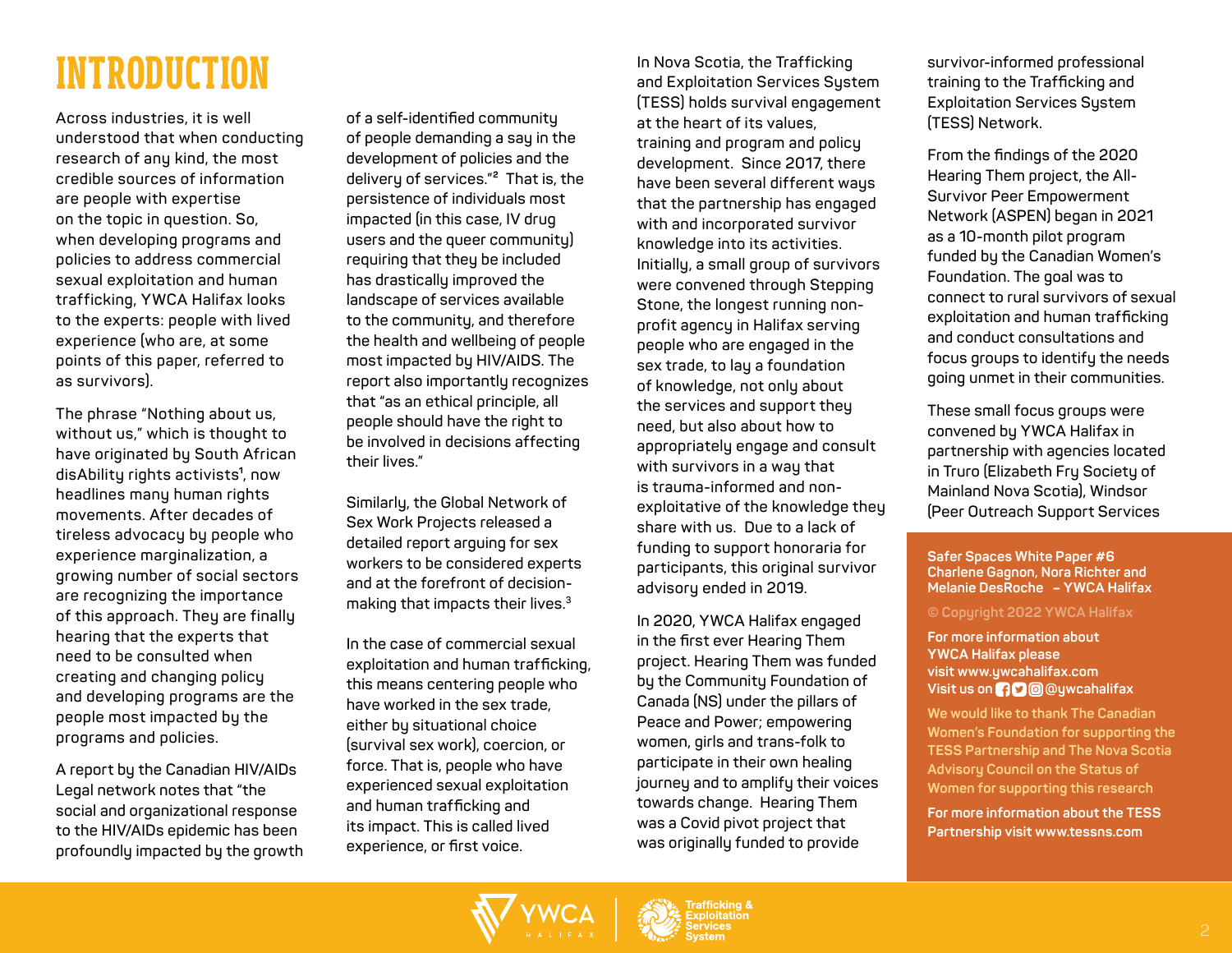**and Education; POSSE), and Sydney (The Jane Paul Indigenous Women's Resource Centre). The ASPEN program ran concurrently with YWCA Halifax's Coordinated Access to Support Exit (CASE) program, and included urban survivors at Stepping Stone as well, to assist in the development of a model of wrap-around services and support that can help facilitate an exit from the sex trade. As with all consultations, methods are the key to success. This White Paper outlines how YWCA Halifax approaches first voice engagement and how it has been central to the development of CASE, other programs offered by YWCA Halifax, as well as areas for advocacy. Careful consideration ensures everyone involved in the consultation process feels safe, heard, and valued. Additionally, it is important to be intentional not just about the engagement itself, but how participants are recruited. To ensure that perspectives are diverse and reflective of the community being consulted, it is critical to consider how to best reach the people from whose expertise you are hoping to learn.**

**From start to finish, this white paper explains what it means to engage meaningfully in first voice consultation with survivors. The strategies described in** 

**this paper can, in many cases, be transferred to working with other communities who experience stigmatization and marginalization, for example when consulting with people who have experienced poverty and/ or homelessness, people who are drug users, etc. It also highlights the lessons learned from these engagement and consultation activities, with particular attention paid to inclusion, best practice for engagement and leveraging information gathered into policy, programs, services, and systemic change for the benefit of communities.**

**YWCA Halifax is incredibly grateful to the tenacious and concerned survivors who have entrusted us with their stories of injustice in pursuit of better community care and outcomes for people who experience sexual exploitation and human trafficking. It was no small feat to contribute to these conversations and we are deeply thankful to the survivors who participated in ASPEN and Hearing Them. Their community-mindedness and concern is what leads to policy and program change that will reduce violence and improve resource provision in Nova Scotia.**

#### **QUICK REFERENCE FOR ACRONYMS AND PROGRAMS**

**ASPEN – All-Survivor Peer Empowerment Network. Program funded by Canadian Women's Foundation, 2021-2022. Purpose to 1) increase knowledge and awareness of the various experiences of sexual exploitation and human trafficking among rural communities 2) provide opportunities for survivors to develop skills for new careers and to gain financial independence and security 3) integrate survivor knowledge into rural services and supports and 4) support one another in their recovery and learning through a connected network across Nova Scotia.**

**CASE – Coordinated Access to Support Access. Program funded by Women and Gender Equity Canada, 2021-2024. Purpose to 1) Convene and test a system of trauma-informed, wrap-around supports to assist in exiting the sex trade. 2) Implement and test an emergency fund available to victims and survivors across the province with direct and indirect housing costs. 3) Test a model of coordinated access for cases of complex trauma associated with sexual exploitation and human trafficking.**

**TESS (NSTEP) 2017 Survivor Advisory – Program funded by Canadian Women's Foundation, 2016-2021 and the Nova Scotia Department of Community Services, 2020-2025. Purpose 1) Public awareness: spark conversation, facilitate social change and increase community understanding on the issue of sexual violence, including where to get help, through a variety of activities 2) Community engagement: organize and host gatherings/conversations to help develop community capacity, promote community ownership, encourage citizens to be involved in creating safer communities. 3) Education and Training: coordinate / deliver education and training on how to support survivors of sexual violence or other relevant professional development needs as identified by the community. 4) Project Development: help community members implement projects related to sexual violence prevention and supports that have been identified by the community. 5) Networking: provide opportunities for community members to get to know one another and the types of services and supports that are available in the area. 6) Foster Partnerships: promote a coordinated and collaborative approach between community members, community organizations, and government (when applicable) to develop and deliver community-selected activities and responses 7) Capacity Building: increasing community members, community organizations and government's ability to work effectively and responsively with victims of YSE through skill development, resource-sharing and developing a sustainable systemic response.** 

**2020 Hearing Them – Project funded by Community Foundation of Canada – Nova Scotia, 2019-2020. Purpose 1) Empowering women, girls and trans-folk to participate in their own healing journey and to amplify their voices towards change 2021 Hearing Them. Project funded by Canadian Women's Foundation 2021 with remaining funds from TESS funding.**

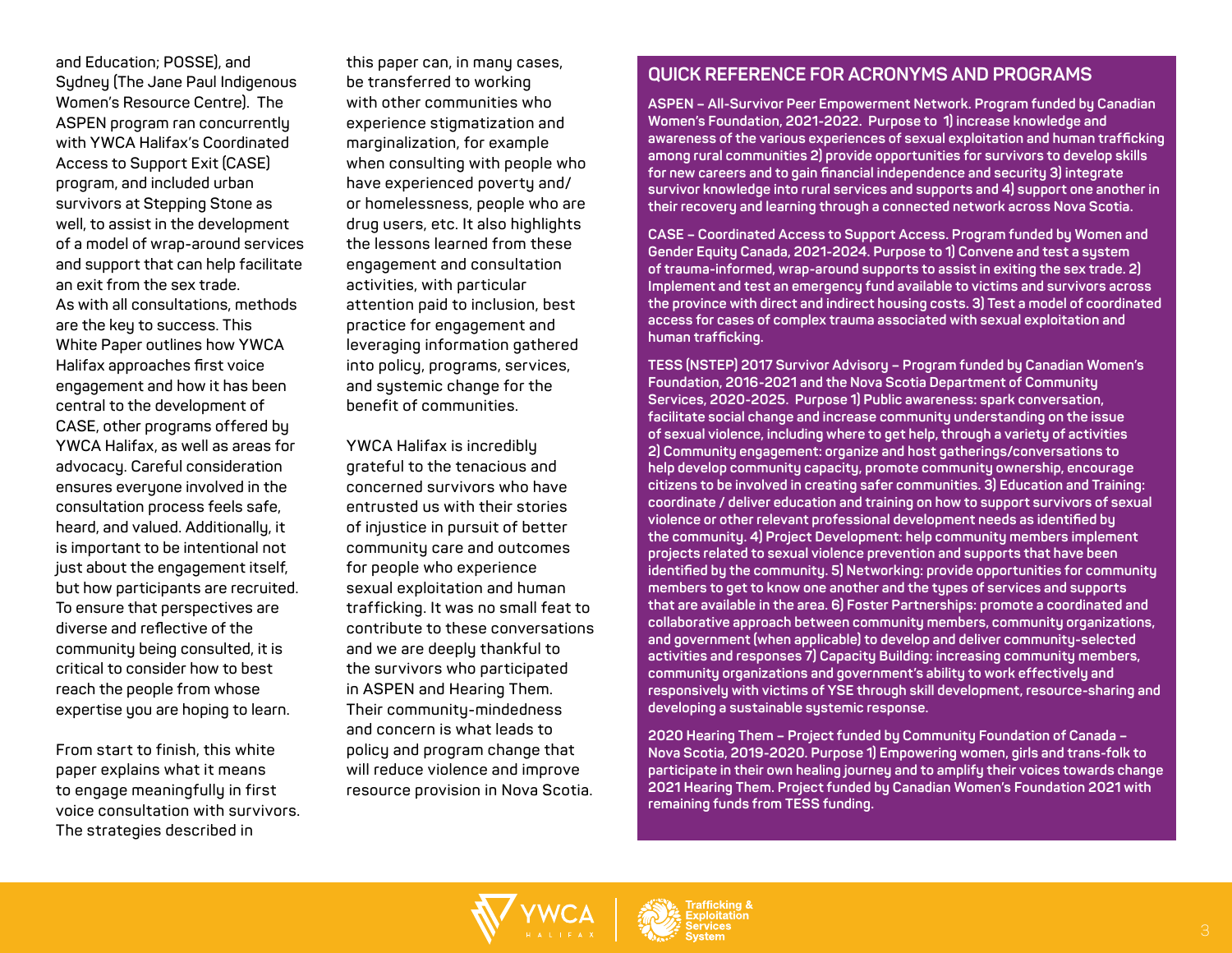## **UNDERLYING PRINCIPLES As service providers,**

### **LANGUAGE**

**The language used to engage first voice on consultations is fundamental to principles of inclusion and engagement in planning and delivery of programs and services. The language we use as service providers to describe people's lived experience may not always line up with an individual's own labeling of those experiences. Much of the language used to label lived experience of sex trade engagement can be highly stigmatizing and come loaded with stereotypes, bias and assumptions.** 

**In 2017 the first voice individuals we consulted with were asked if there was any distinction or differences between trafficking and sex work. The consensus of survivors was that trafficking was thought of as involving a pimp or 3rd party, and sex work was independent. However, some survivors made no distinction between trafficking and sex work; "It's all slavery." Another distinction made was that trafficking was thought** 

**of as being coerced or forced and sex work was considered a "choice." But choice was also thought to be connected to vulnerability, survival and a lack of opportunity or privilege to make other choices. When we are seeking to engage the first voice or lived experience perspective it is important to be as inclusive as possible in the language used. This means following the language that participants use to describe themselves: as either "trafficking victims" or "sex workers" and not preventing people from participating in consultations, research or any form of engagement based on how they self-identify.**

### **COMPENSATION**

**When we ask people with lived experience to consult and engage with us, we are asking them for their own personal expertise, which is not something that can be taught in school or gained anywhere else. The information they share with us is extremely valuable and as such, must be compensated** 

**we might feel confident to label a person as a "victim" of human trafficking or exploitation, but that person might not view their own experiences as such. It is important to recognize that for some, the word "victim" may be disempowering or traumatizing. Further, as people engage in the sex trade, the nature of their involvement may change over time, so someone could identify as being a former victim of human trafficking and a current independent sex worker at the same time.** 

**at levels which recognize and honor them as experts. The amount to compensate participants can vary, depending on the level and depth of engagement involved. For example, in 2017 when we asked participants to fill out a 15-minute paper survey, we offered \$20. In the case of ASPEN, which were focus group style sessions related to general conversations about needs and services, participants were paid \$50 for a 1.5-hour session. For more intensive engagements, such as the Hearing Them project, which was one-to-one and approximately an hour long, we offered \$75 in 2020 and \$80 in 2021. The \$5 increase between years was related to logistics of paying cash – it was easier for service providers to have \$20 bills on hand rather than having to worry about making change.** 

**We must always be careful about the balance of compensation and exploitation. Offering \$5 Tim Hortons Gift Cards or anything below a living wage level, would be considered exploitative.** 



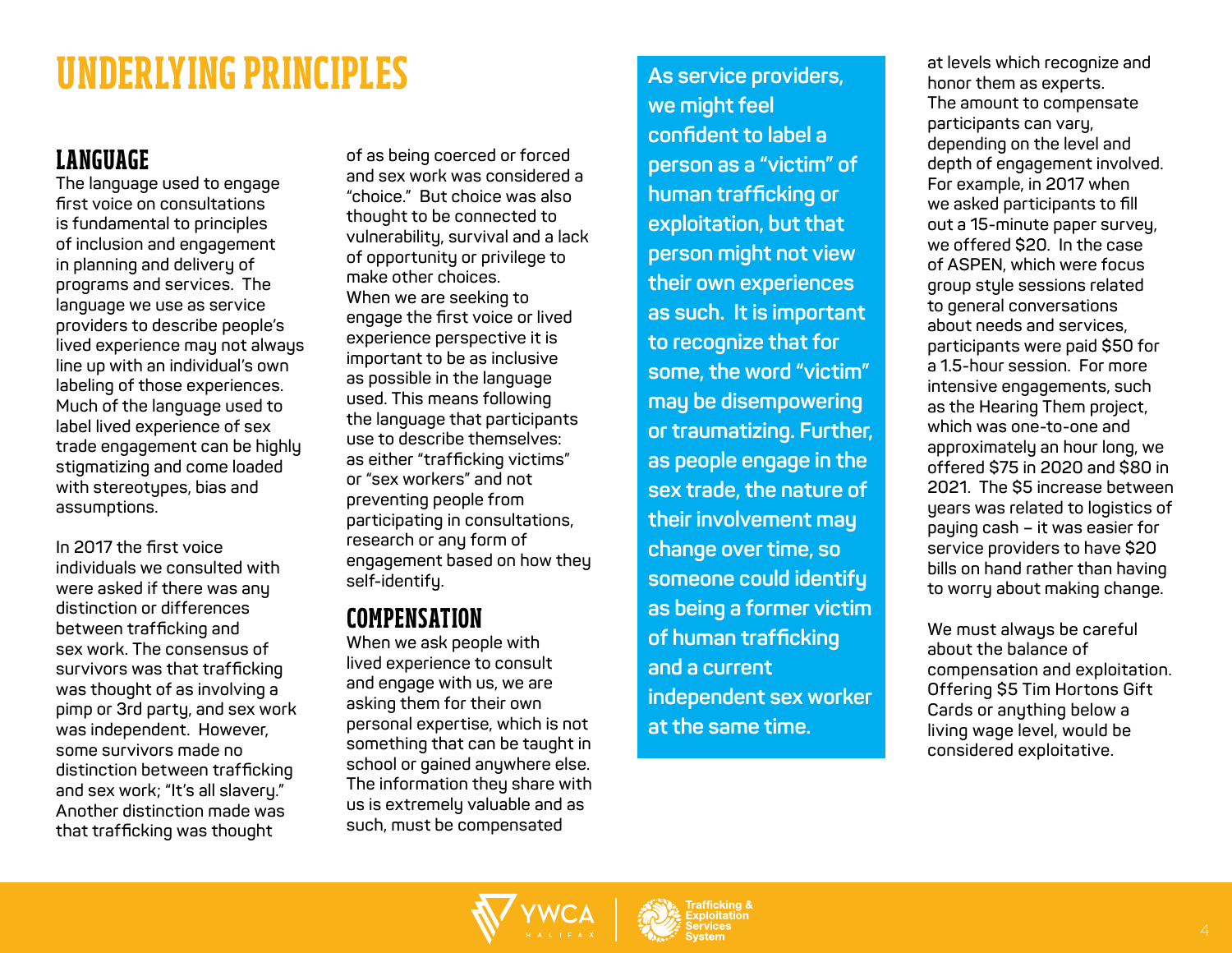**There is often a debate around whether to offer cash as opposed to gift cards in cases of compensation. From an organizational perspective, gift cards are seen as "easier" to purchase and distribute, however, when we asked participants, they almost always preferred cash over gift cards. Offering gift cards instead of cash removes autonomy in how people may choose to spend the money received. Concerns voiced from some service providers and participants related to cash were mainly focused on participants who were known to use substances and whether gift cards were better from a harm-reduction perspective. Some participants identified having a sudden influx of cash as triggering.** 

**Service providers with lived experience themselves, however, told us that most dealers would accept gift cards as payment anyway, but offer less than the dollar value of the gift card. If people wanted to use their compensation to access substances, giving a gift card instead of cash would not necessarily prevent that. Another peer worker passionately advocated for cash over gift cards with regards to the intense engagement that resulted from the Hearing Them project; "We are asking these women to bare their souls to help us do our jobs better – what message are we sending when we treat them as incapable of making their own decisions about how they spend the money? It is unfair to only offer gift cards and not cash." Ultimately, building choice into compensation is best practice. If possible, allow participants to choose cash or gift cards for compensation themselves, rather than taking a paternal approach and choosing for them.** 

**Additionally, participants highlighted the importance of discretion when providing compensation. They shared that when consultation sessions are known to be happening, people may wait outside the session for them, knowing that they would have just been given cash and/or gift cards. As such, being discreet about offering compensation is important to the safety of participants.**

## **INCLUSION**

**As highlighted in White Paper #1, there are a variety of values and opinions about who should be included in service provision, and that extends to consultations about the needs of victims and survivors of human trafficking. Early in our partnership work, there was a group of stakeholders who believed that all forms of sex trade participation were inherently exploitative, did not support the legitimacy of "sex work," and therefore did not think it was appropriate to include those who identify as sex workers in any consultations on the needs of trafficking victims.**

**However, the human trafficking and commercial sexual exploitation of youth often happens in the context of the adult sex trade, so the expertise of adult sex workers also participating in this context was seen to be valuable and a good place to start with engagement. Further, there were significant concerns from peer workers and other service providers around consulting with youth and how it may intersect with a duty to report to child protection services. Safety considerations about engaging individuals who were either still under the control of a 3rd party trafficker, or still processing the trauma of their experiences, also influenced decisions around inclusion. At that time, the partnership and the province were without appropriate responses, services and supports to offer if people required safe harbor or intensive aftercare support if triggered through consultation. By 2020, there was a baseline of services and supports in place in NS, and a multitude of partnering agencies had identified participants who were sex trade engaged across** 

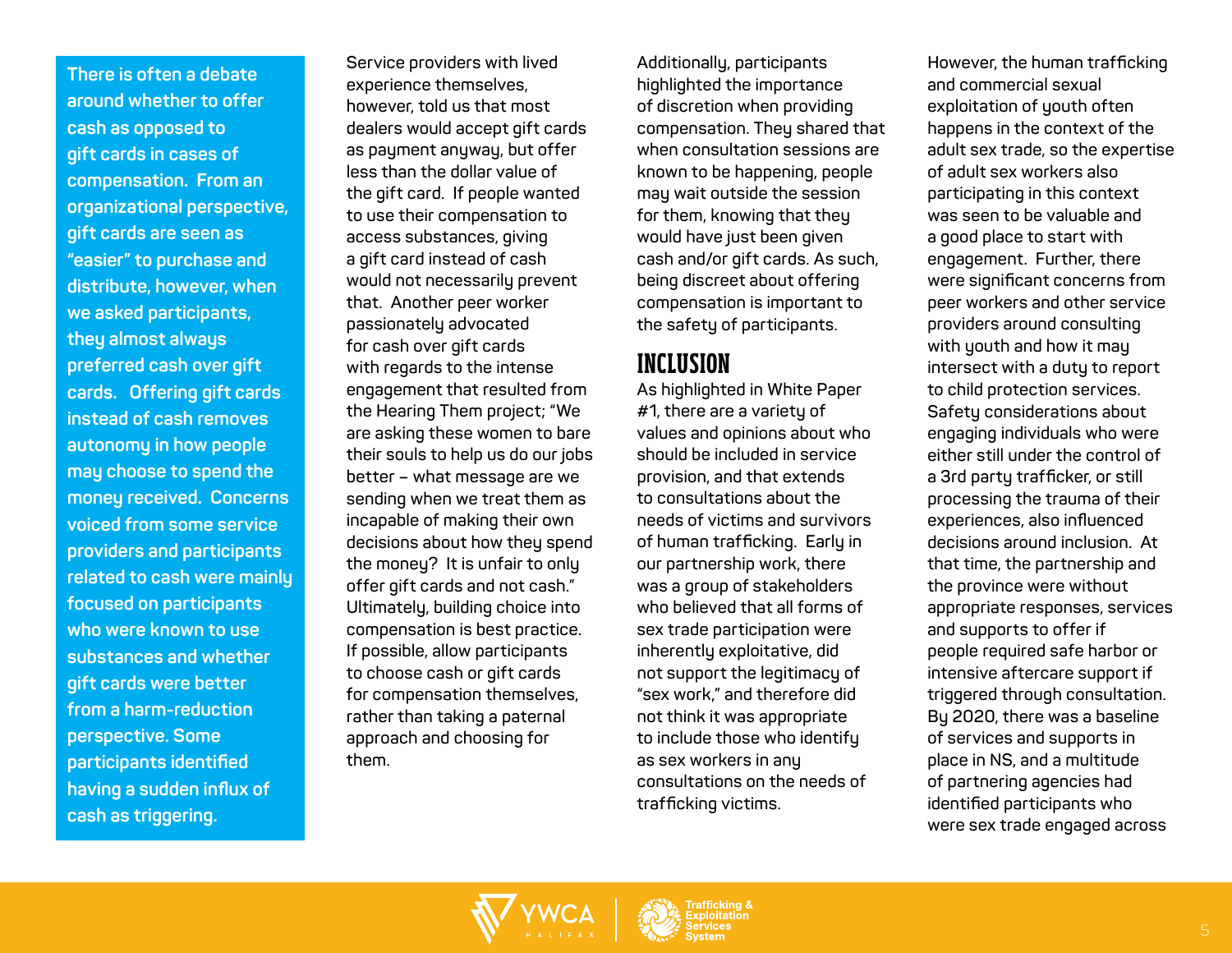**the province beyond the HRM, where Stepping Stone primarily worked. So, inclusion for the first Hearing Them project was broader than the initial Survivor Advisory.** 

**The main inclusion principle used for the 2020 Hearing Them project was related to existing connections with TESS Partner Agencies. The project was administered by seven agencies in various communities across Nova Scotia: Halifax Regional Municipality, Cape Breton Regional Municipality, Colchester County, East Hants and the Tri-County Region of Western Nova Scotia. This strategy ensured that participants were already connected to supports so that if they required any followup, they already had a place/ resource to connect. The other inclusion principles were that that participants be 16 years or older and currently or formerly engaged in the sex trade. These three principles also formed the basis of inclusion in the ASPEN Program, with targeted inclusion of rural or remotely located survivors being a requirement of the funding.**

**Despite taking intentional measures to include as broad a population as possible in the 2020 Hearing Them project, the sample notably missed the experiences of boys and men. It was later considered that this was likely because 5 of the 7 agencies that participated exclusively supported women, girls and gender expansive participants.** 

**For the 2021 Hearing Them project, additional measures were taken to neutralize gendered language in the call for engagement (which will be discussed in the next section) and for targeted outreach to boys and men who may be engaged who consented to participation.**

**In the 2020 project, there were also very few responses from youth between the ages of 16-18. As it is believed that youth who are in the care of the Department of Community Services make up the largest population of this age group, the lack of youth representation was explainable. The Department of Community Services was not one of our** 

**partners on this project, and the handful of youth who did participate did so with the permission of their parent, foster parent or guardian. The 2021 Hearing Them interview tool was revised to include more questions than in 2020, and as a result, more questions about indicators of familial trafficking and exploitation were included. This changed the considerations around age inclusion, as any disclosure of familial exploitation would be subject to Nova Scotia's Duty to Report up to the age of 18. To ensure we could offer participants a safe space to share their stories, we increased the participation age to 18 years old.** 

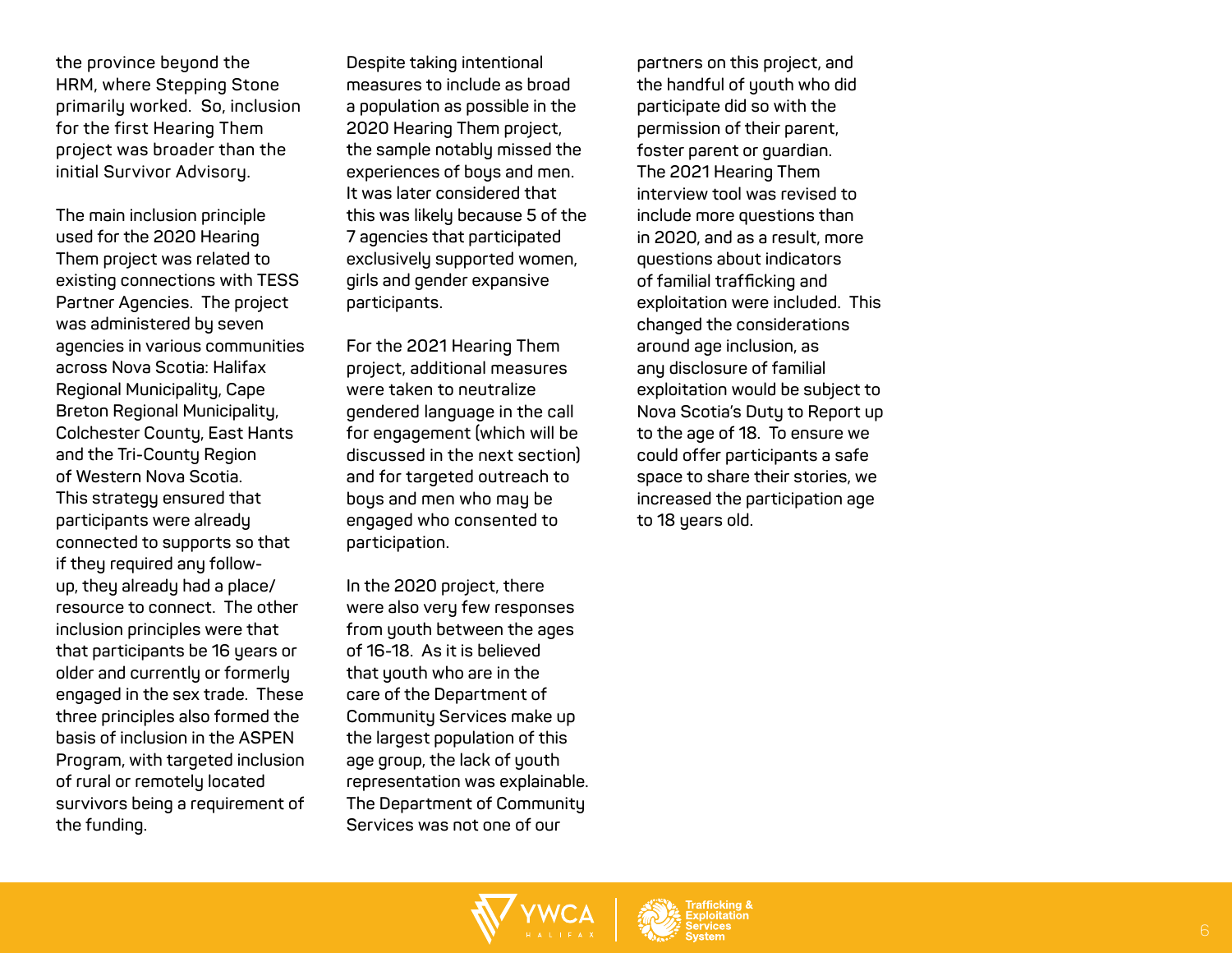## **PLANNING CONSIDERATIONS**

#### **SAFETY CONCERNS (PARTICIPANTS & STAFF)**

- **• Safe space: Where to meet? Should be same space every time?**
- **• Other safety: Use different names? Plans for where they were (not at advisory mtg), safe space, risky questions**
- **• Self-care: Significant debrief portion of the end of meeting (checkin, support, activity such as yoga, art, cooking) with info about crisis lines and support as well.**
- **• Address crisis: Including but not limited to interpersonal group member issues.**
- **• Safety parameters for staff**

## **PRACTICALITIES**

- **• How to communicate: E.g. when the next meeting will be: email, phone, etc.?**
- **• Practical pieces: Have condoms available, transportation, payment for each meeting**
- **• Compensation: How much per session? Gift cards or cash?**
- **• Refreshments**
- **• Risk Management**
- **• Transportation**
- **• Child care**
- **• Length of meetings, including breaks**

### **MAKE-UP OF GROUP**

- **• Inclusion: Who is the targeted group?**
- **• How do members want to participate: Anonymously, individually, part of group?**
- **• How many people per group?**
- **• Flexibility in what this looks like e.g. two smaller groups vs. one larger group**
- **• How do we engage with people outside of the HRM? Survey? Interview? Phone?**
- **• Fluid groups membership**
- **• Outreach: How are we inviting them? (meet with first?)**

### **INFORMATION SHARING**

- **• What are the questions we want to ask/ what info are we gathering: Why are we asking these questions, what are we going to do with the answers?**
- **• Confidentiality and respect amongst members as well as staff.**
- **• How do we collect info? How do we share info back (from coalition, etc.)?**
- **• Recording: Do we take notes, they sign off? They take notes? We get their pre-approval for what we will say? Integrate this conversation at end of every meeting?**
- **• Integration : Is it appropriate to have service providers at first voice table? Service providers as guest speakers?**
- **• Informed Consent: How do we share information and insights gained?**



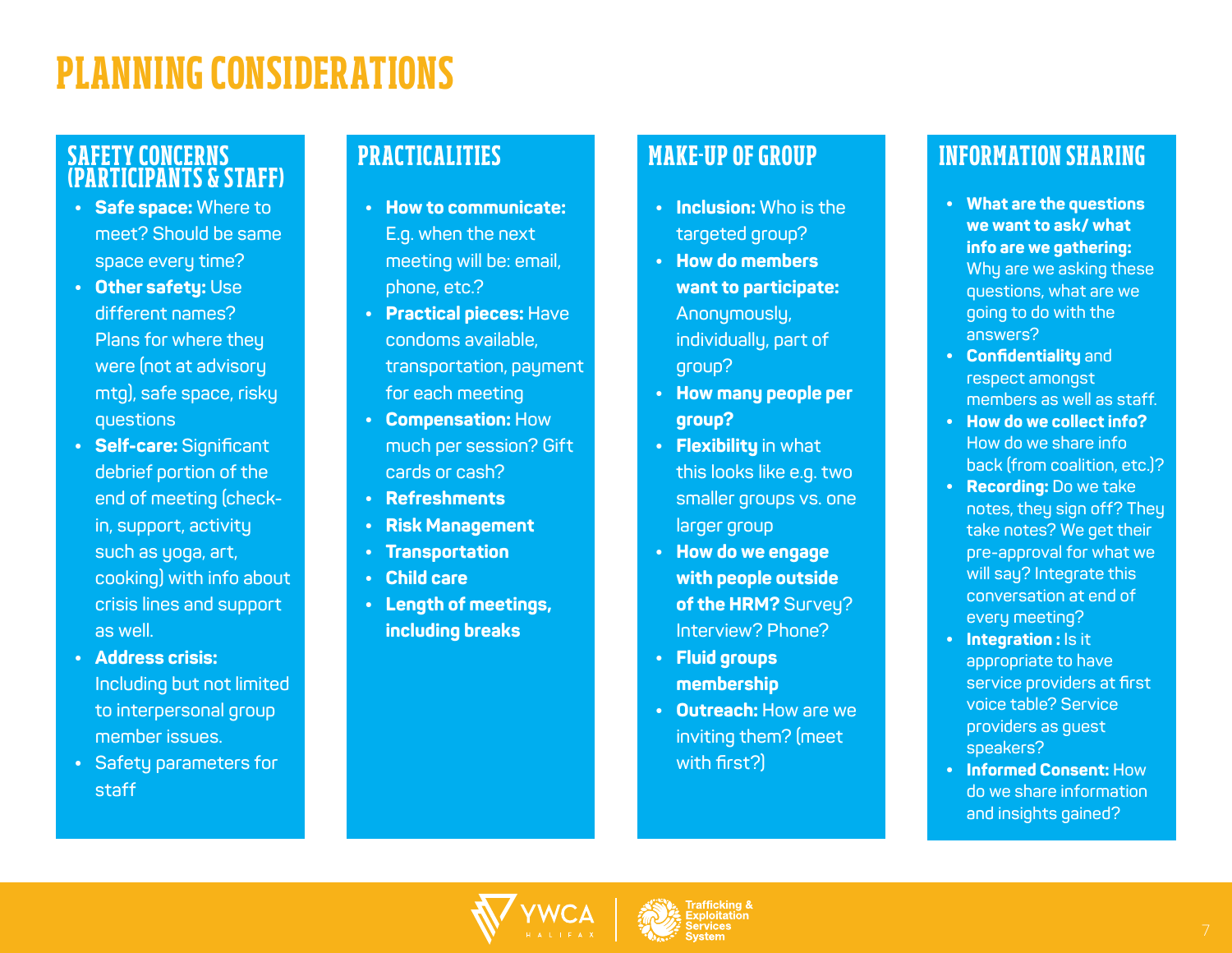### **ENGAGEMENT & COLLABORATION**

**All our survivor engagement projects were facilitated through partnerships with agencies who had already established trusting relationships with participants. Working with victims, survivors, victors, and thrivers in a meaningful way is predominantly relational and based on the trust built between the participant and the primary agency that is supporting them. This means that often, agencies are particularly protective of "their" participants. Through the TESS partnership, YWCA Halifax, as the administrative and hosting agency of these programs, has worked to establish relationships with service providers already supporting the population. Our partners extended that trust to their own participants and, coupled with a desire for their participants to be represented and benefiting from the opportunities, YWCA Halifax was able to extend to their participants.** 

**Partnering on the delivery of programs and engagement projects is hard work and requires open and transparent communication. Tensions can arise, and it is important to maintain a balance of benefit between the organization holding the resources for the project and the organizations assisting in the delivery of the project. For the most part, partnering agencies can see how this engagement is empowering and beneficial to their** 

**participants, however, we also do not want to exploit the heavy lifting they are doing in this work, so it is important to compensate organizational partners as well as program participants.** 

**The 2020 Hearing Them project sub-contracted the facilitation of the one-on-one survey sessions to the partner agencies and compensated them for their staff time, in addition to offering participants honoraria for their expertise.** 

**In the case of ASPEN, working alongside other service providers made it much easier to fill seats in each session. As the purpose of ASPEN was to do deeper focus group sessions related to policy and program development, these partnerships also ensured that we were reaching the people who those decisions would most effect.** 

**Through their deep knowledge and fierce advocacy for their participants, service providers were able to help identify and reduce engagement barriers such as providing transportation for participants to and from the sessions, using their existing program space for the sessions that participants were already familiar with, and ensuring safety among participants by taking the lead on registration for them.**

**Other planning elements about content, scheduling, restrictions, and safety, were discussed in meetings with services providers, and the program was also able to be flexible to adapt as issues were**  **identified or things that hadn't considered emerged.**

**The ASPEN participants were also consulted in the design of the 2021 Hearing Them project, and through this we learned that participants wanted to** 

**see broader outreach and engagement take place, beyond those who were only accessing services. This led to a great deal of consideration about how to do outreach beyond the scope of existing program access.** 

#### **TIPS FOR DEVELOPING A FRAMEWORK FOR COLLABORATIVE ENGAGEMENT**

- **• Compile a list of partners who have indicated that they know individuals who have lived experience, who would be willing to participate**
- **• Consult with service partners regarding best methods to engage their clients. It is possible that you will not find a one size fits all framework and have to create different frameworks for different groups**
- **• Assess potential harms and benefits; strengths and weaknesses of different engagement processes**
- **• Plan for sustainable and meaningful engagement It is reasonable to expect that not all participants will be interested in long-term engagement, but this can be enhanced by being transparent with participants and providing them with as much information as possible, and discovering what levels of commitment they are prepared to make to the process**
- **• Create an outline for each individual consultation session along with essential information about the activity including:**
	- *1. Purpose of activity*
	- *2. When and where the activity will take place*
	- *3. The number of participants*
	- *4. Information collected through the activity*
	- *5. How many participants are interested in ongoing engagement and participation?*
- **• Every activity should be evaluated once complete which includes an analysis of what worked and what didn't work in the activity. This will assist in future activities and refine the process of engagement. Questions to consider in evaluation could include:**
	- *1. Did the time or place of the activity prevent or encourage people from attending?*
	- *2. Were the methods of engagement appropriate for the participants?*
	- *3. Were the correct questions asked?*
	- *4. Was the information collected at the session accurately recorded?*
	- *5. Did the participants feel heard?*
	- *6. Will the participants continue with engagement?*



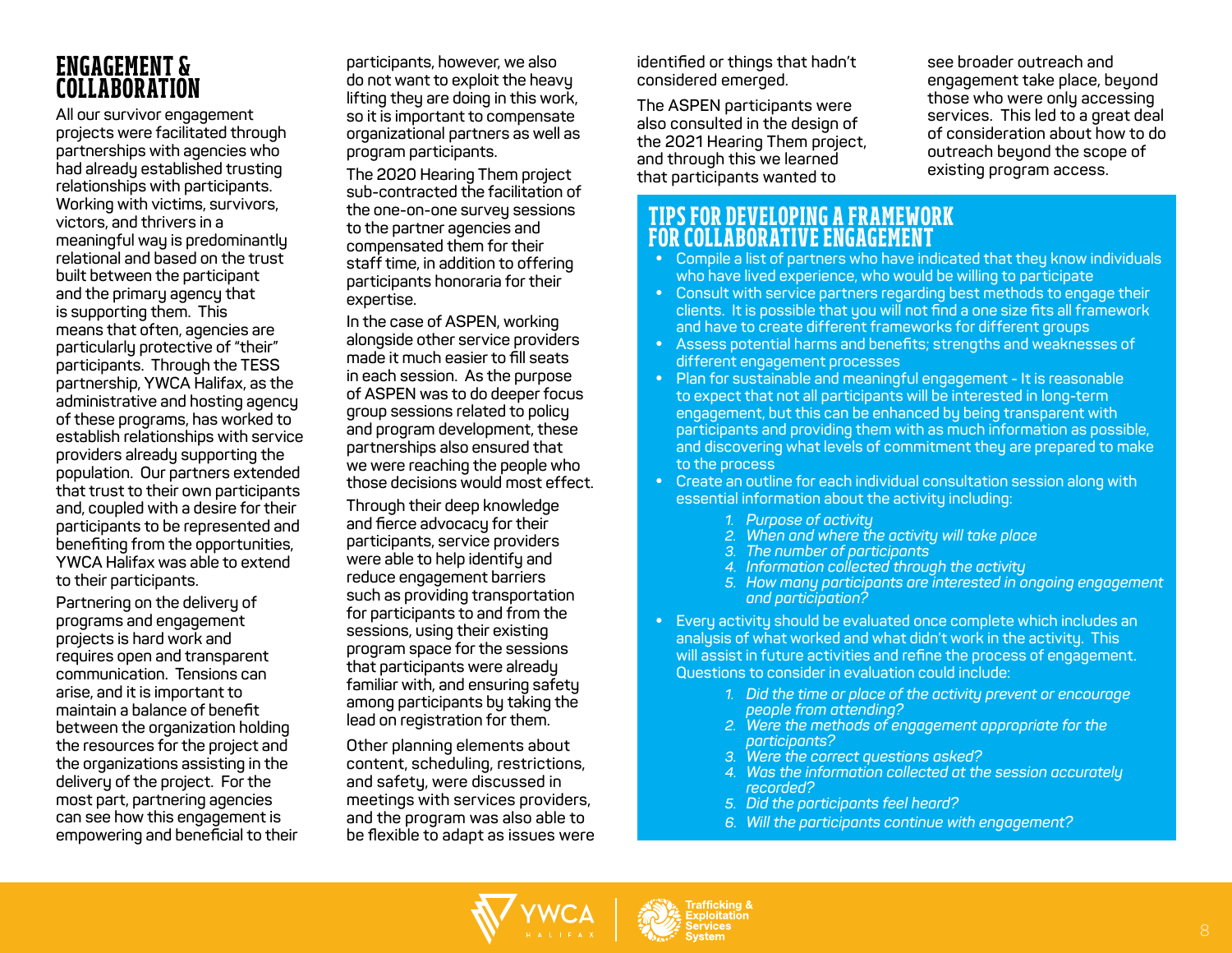## **SAFETY**

**Considering participant safety is absolutely the most important component of planning any consultation. Creating a safe(r) space where participants feel comfortable is necessary. Otherwise, you will not collect the information required to develop survivor informed policy and programs.**

**When engaging the same participants in multiple sessions, remaining consistent in the format of the consultation can help to ease some of the anxiety that participants might feel about attending the sessions, since they know what to expect. This can be particularly helpful in establishing some safety for survivors of trauma.**

**Before getting into any consultation, it is important to take time establishing a safe(r) space for everyone. This goes beyond selecting a physical space that is comfortable and confidential for the participants. It is important for facilitators to introduce themselves and provide detailed context about why they are there, how they will maintain confidentiality, and what they plan to do with** 

**the information collected. Given that some participants may know each other in various capacities outside, it is also important to establish guidelines and expectations within the group around confidentiality and respect.**

**During the ASPEN sessions, we used sticky notes to engage in this process, so that if people didn't feel comfortable sharing their boundaries aloud, they could write them down. Another important aspect of establishing some safety within the space is letting people know that they are not required to share their legal name or any identifying factors as a requirement for participating. Participants were given the chance to introduce themselves with the name and pronouns they wanted to be referred to, and facilitators set the expectation that participants not share any identifying information about each other (if they knew each other). Participants were asked to speak only for themselves and their own experiences. Confidentiality needs to be an agreed upon value of every single person in the room, including facilitators, partners/service providers, and participants. Participants were asked not to share names or identifying** 

**factors about anyone other than themselves. This helps to prevent conflict escalation and/ or potential safety concerns outside of the session.**

**Moving into the consultation portion, it was important to provide context for why questions were being asked, and to only ask questions that would illicit relevant information. Given how emotionally taxing it can be to share personal experience, it is important to not ask personal questions if the information is not required for the research being conducted. Additionally, using open ended questions helps to ensure participants have control over the direction of the conversation and are given the opportunity to offer valuable information that might not be captured with very direct and specific questions. As the learners in the room, the facilitators' role is to be open to what the participants feel is important to share. An example of a question used throughout the ASPEN consultations was: "What do you wish service providers knew about xyz?" Open-ended questions also allow participants to share as much or as little information as they are comfortable without "outing" themselves to the** 

**group in ways they are not comfortable. Providing the questions ahead of time, or at least context of what will be discussed, can also be helpful. Sometimes during ASPEN, we offered the questions and then took a break. This gives the participants time to consider the question, as well as what they would and would not like to share in response.** 

**For the Hearing Them project, where individuals were asked to share their personal stories and have their answers recorded and aggregated, considerations for safety included a guarantee of participant anonymity. Only the person asking the questions in the interview would know their responses. No names or identifying information was collected, and participants were allowed to use initials or pseudonyms for accounting purposes/receipts for payment.** 

**In both Hearing Them and ASPEN, participants were never required to answer any question that they did not feel comfortable answering. When consulting people with lived experience, choice is a vital part of establishing trust, a sense of safety and control. Using a focus group format really helps** 

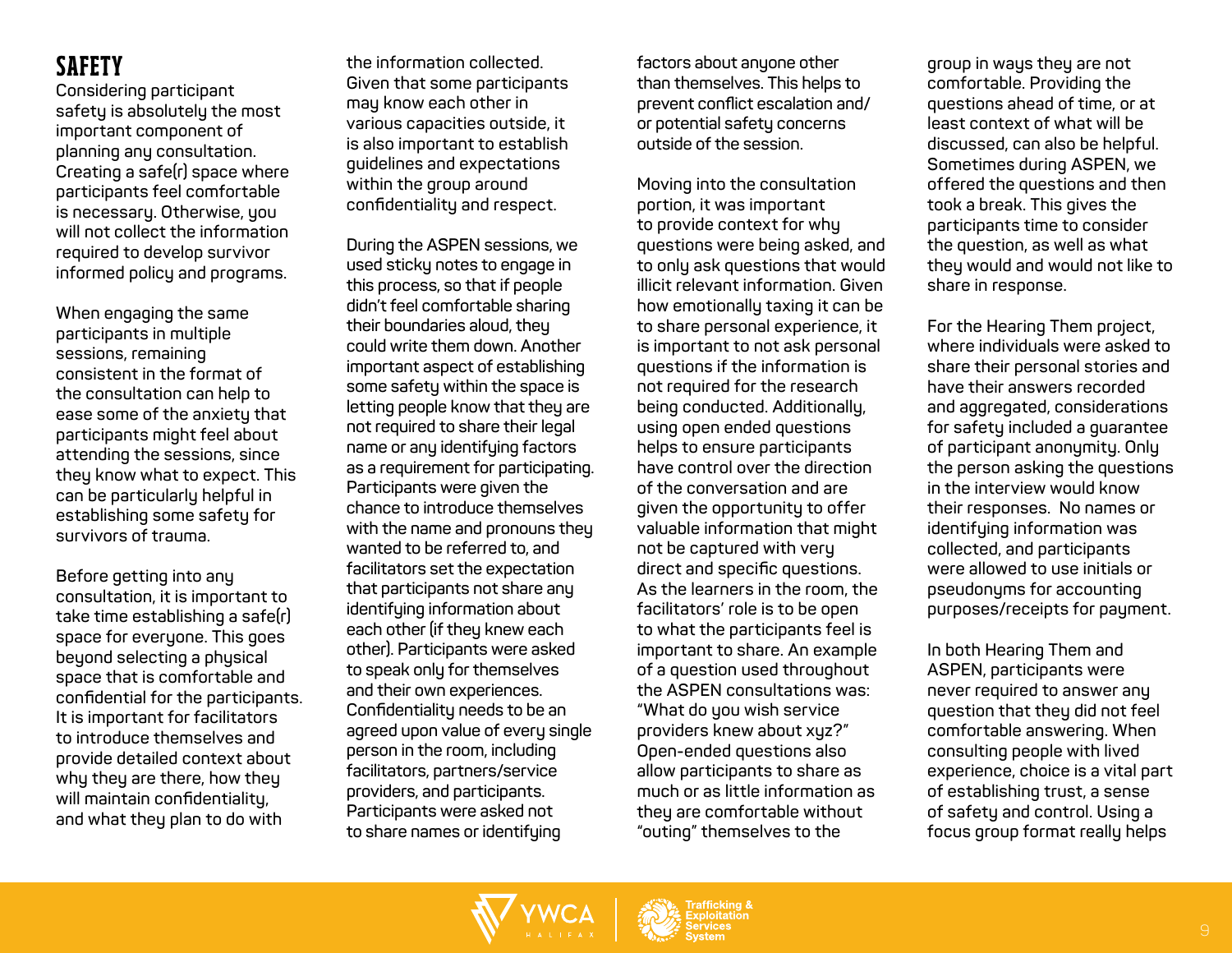**with this guideline, since you are not calling on individuals to share and instead create space for them to add their perspective whenever they feel comfortable. It is important for people to remain in control of the information they share and give informed consent on how that information is intended to be shared and used.**

#### **WHAT WE LEARNED**

**Every time we consult with victims, survivors, victors and thrivers, we make a commitment to honour their stories and expertise, and to use the information collected to influence the systemic change that needs to happen to effectively support this population. People engaged in the sex trade are highly stigmatized, marginalized, and vulnerable, and can provide valuable insights into prevention and awareness education. Participants of our first voice consultations need to see and trust that we are using this information for their benefit and for their communities, and not for the benefit of 3rd party academics, service providers, or value-based government agendas.** 

**It is important to keep in mind that service providers, who** 

**have the best of intentions, can only tell us so much. Even service providers with lived experience might have been out of "the game" for some time, meaning the knowledge they do have may not reflect the most current issues people are facing. That said, it is important to not discredit any feedback received from the participants themselves or from the service providers that partner on engagement. It is important to value everyone's feedback and recognize that experiences will be diverse among victims and survivors. No single voice should be upheld as a monolith for all.** 

**When we take all the information and identify the recurring themes, rather than focusing in on individual's stories, we can avoid the persistent problems of tokenization and the perpetuation of grand narratives that tend to occur with first voice engagement on any issue, not just this complex one of commercial sexual exploitation.** 

**This section highlights the themes that came through our engagement projects, and how we have previously, and continuously, leveraged them into various lasting systemic and service impacts.**

#### *2017 Survivor Advisory*

**The foundational work established by the 2017 Survivor Advisory around appropriate levels of compensation and the key principles of effective programs, services and supports, reverberates throughout the TESS system. All the principles established for current and future consultation projects and programs that are administered through YWCA Halifax came from the baseline of knowledge shared in those early days of the partnership.** 

**Survivor knowledge and expertise gained from interviews, focus groups and brainstorming sessions were leveraged to create a suite of materials for service providers, law enforcement, and educators to assist in the identification of children and youth at-risk for commercial sexual exploitation. Posters, quick reference guides, and training materials were all developed from the findings.** 

**The 2017 Advisory also drew attention to the gap of peerbased, trauma-specific, programs across the province. Through advocacy, crucial investments were made to begin piloting and testing support programs and services such as YWCA Halifax's NSTAY program, E-Fry's GATE** 

**Program, and the Jane Paul Indigenous Women's Resource Centre to name a few.**

#### *2020 Hearing Them Project*

**Although there were many findings from the 2020 Hearing Them project, the TESS Partners focused on those which could be leveraged into policy and program design. These included unmet participant needs for continuing education and employment opportunities; the complexity of lifelong trauma they had experienced since childhood and into their adult lives, which left them particularly vulnerable to systemic re-traumatization; the need for more recreational opportunities outside of the outcome of "recovery" or "healing"; and the need to develop targeted inclusion methods and more precise consultation questions, particularly around gender and racial identity. What followed from these findings was the development of the ASPEN groups. The ASPEN consultations sustained the engagement of participants on policy and programming . The primary goal of ASPEN was to engage with survivors who may be interested in becoming peer support workers and advance their skills and education to do so. One of the five ASPEN sessions** 



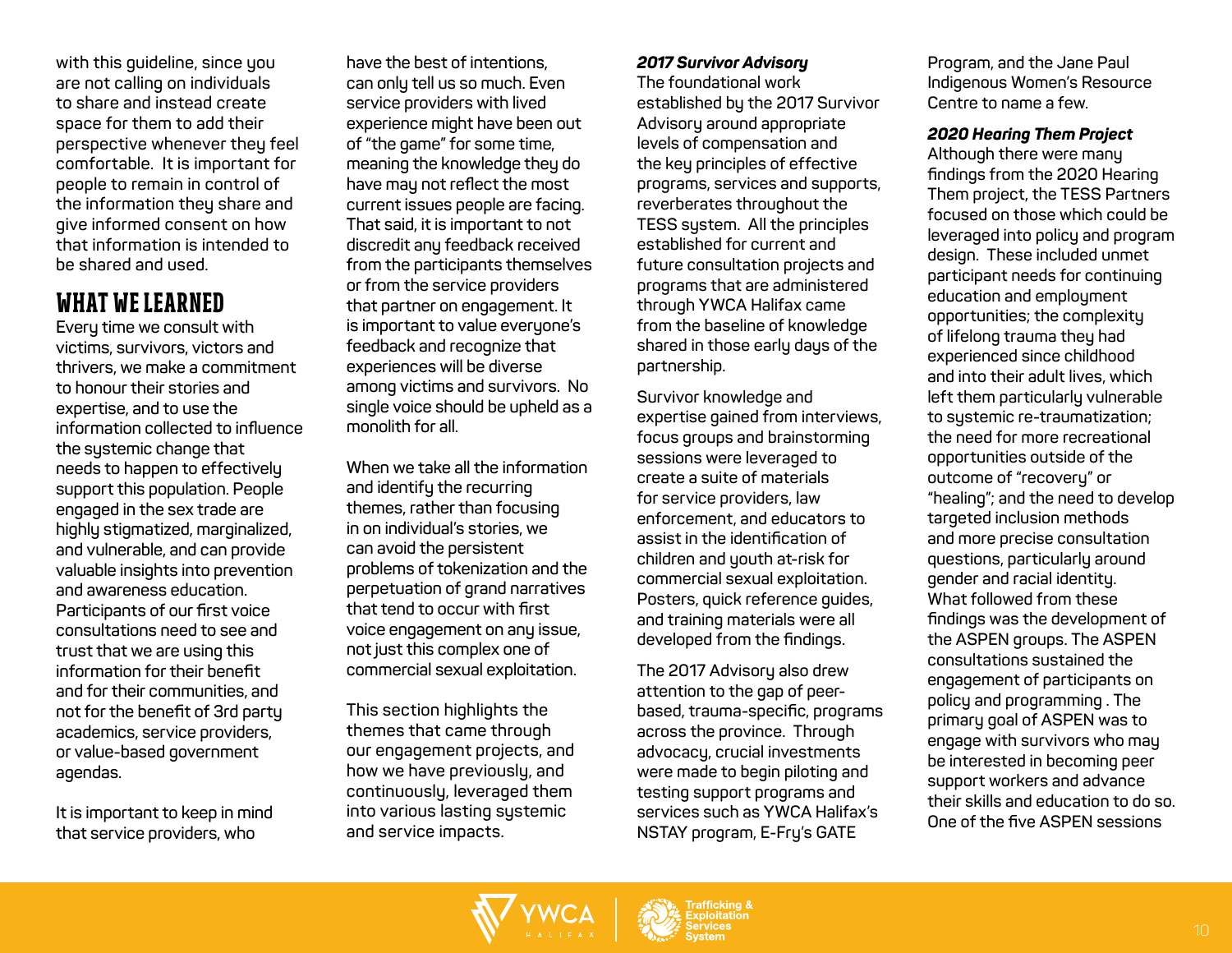**was facilitated in partnership with the Nova Scotia Community College, to assist with the design and development of continuing education programs that would support survivors to make a career change, or move into the field of peer support.**

**Related to issues of systemic traumatization, particularly from law enforcement, justice and health systems, targeted training recruitment and information sessions with actors from those systems were designed and delivered, with a particular emphasis on hospital and mental health staff and professionals. Additionally, through findings related to criminal justice system involvement, the TESS Partnership began to name and acknowledge the deep intersections between victimization and criminalization. Reducing stigma around sex trade involvement and its relationship to the criminal justice system is now a key outcome of the TESS Partnership, in all the ways that can happen.** 

**Several TESS partners from the non-profit sector have written proposals for recreational and leisure-based activities across the province in response to the identified gap in services** 

**available in communities. Generally, through Hearing Them, we were able to encourage service providers to think of the whole person in program planning, not just the trauma of their experiences and basic material needs.** 

**Finally, it was through the ambiguity of results on the dimensions of gender and race from the 2020 Hearing Them project which led to a rich and fulsome conversation about how to appropriately capture identity data in the context of a survey/interview. It served as a springboard for direct and intentional engagement with African Nova Scotian, Indigenous and 2SLGBTQ+ partners to address and meaningfully capture the diversity in people's identities.** 

**There was no formal report or analysis from the 2020 Hearing Them project. Statistical findings were shared internally to the TESS partnership and with government to inform the development of emerging programs, policies, supports and services.**

#### *ASPEN AND THE 2021 HEARING THEM PROJECT*

**The first ASPEN session was dedicated to discussion about the 2021 Hearing Them project, and the results from that session were directly incorporated into the design of the interview tool and outreach activities.** 

**Participants had strong feelings about the inclusion of people who were not engaged with service providers, and on having the choice of who facilitated the interviews. Through that feedback, the 2021 Hearing Them project included an option for participation through a contracted peer outreach worker. Outreach was extended through word-of-mouth referrals within the community, and posters were distributed in agencies that were not conducting the interviews themselves. The result of these measures was increased participation; 148 participants in 2021 compared to 95 in 2020.**

**On the interview tool, ASPEN participants suggested better ways to word questions and offered a host of new questions they felt were important to ask. The groups reminded us of the importance of language when talking to them about gender, race, and sexual orientation** 

**and that the jargon we tend to use as service providers does not always translate to understanding about the questions we were asking. They also assisted us in expanding the possible responses people might have to the questions were asking, which led to a precise and expansive questionnaire.** 

**Once the 2021 Hearing Them data was collected and summarized, ASPEN partners and participants were the first stakeholders to review and provide additional information and analysis to the statistics generated. ASPEN groups also assisted in the identification of themes to prioritize and action. Reports of those findings will be released over 2022.** 

#### *ASPEN AND CASE*

**Two of the ASPEN sessions were dedicated to consultation on needs and safety in accessing services. While the APSEN consultations resulted in a wealth of knowledge translation, the following learnings were the most pivotal in developing CASE.**



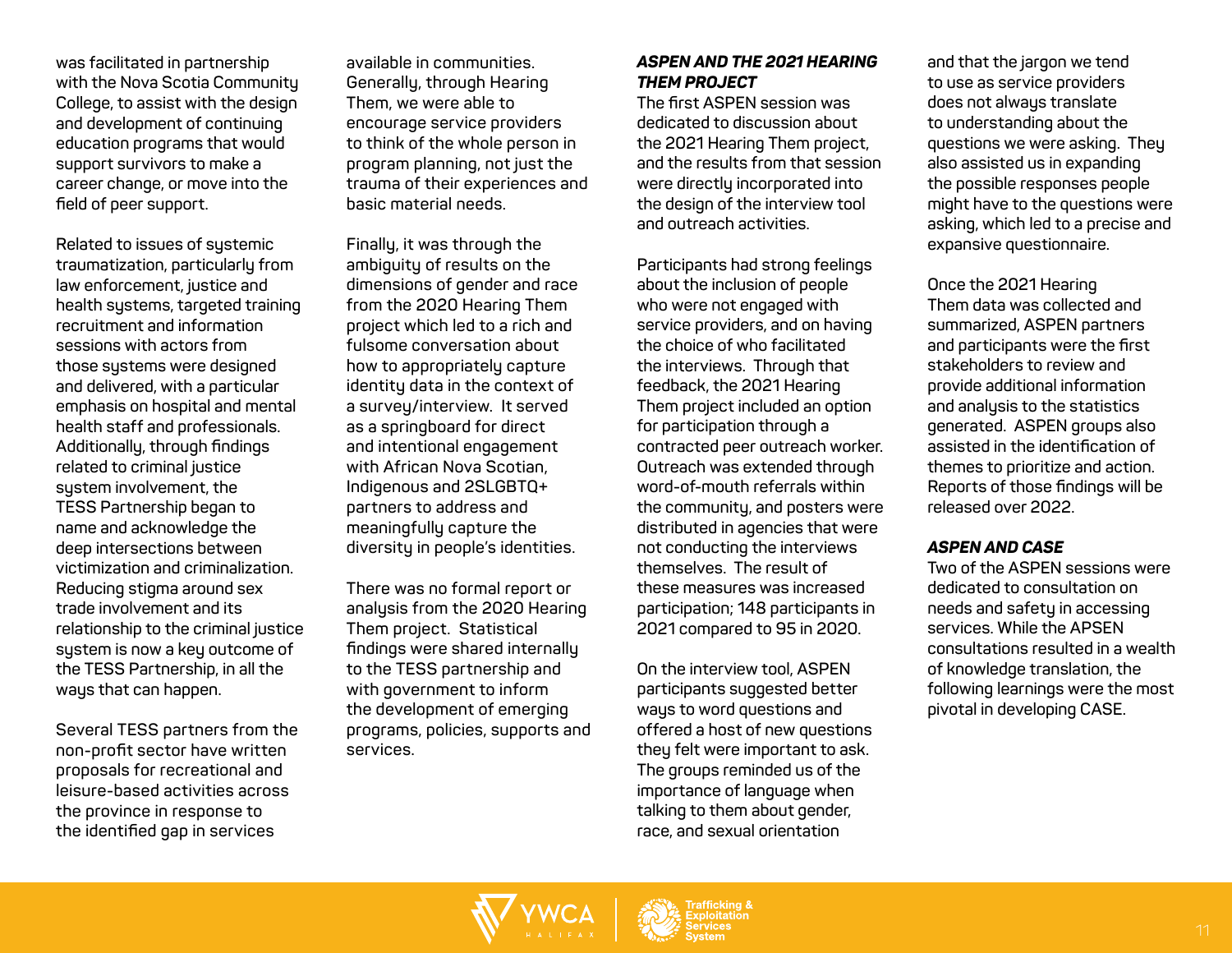**Survivor voices are the foundation on which the Coordinated Access to Support Exit (CASE) program has been built. Through offering support to survivors with the NSTAY program, as well as hearing feedback through the TESS Network, YWCA Halifax saw how challenging it is for survivors to access services that are necessary to their safety and overall wellbeing. This is where the idea for CASE first came from; a coordinated response to support survivors looking to exit the sex trade that removes some of the burden of communicating with multiple providers.**

**CASE was developed in partnership with five agencies who continue to provide consultation services about the program, as well as support its ongoing operation to ensure that the program is as inclusive and relevant as possible. These partners are the Association of Black Social Workers, Elizabeth Fry Society of Mainland Nova Scotia, Jane Paul Indigenous Resource Centre, People's Counselling Clinic, and Stepping Stone. Most importantly, the CASE process was informed and vetted by survivors through the ASPEN consultations, as described throughout this paper.** **While the CASE program is evolving as we continue to learn about what works best for Nova Scotian survivors, a few key learnings that shaped the CASE program are:**

**BE EXPLICIT: Survivors let us know that it's most helpful to know from the very start of a relationship what service providers ARE and ARE NOT able to offer. They expressed great frustration about sharing their stories over and over again, only to be told "I'm sorry, I can't help with that", when they identified specific needs. The CASE program and its consent process was therefore designed so that survivors only have to share their story with one provider, and that provider can then source out resources through the CASE conferencing process on behalf of the participant. Also, when communicating with CASE participants, program processes and limitations are shared up front, so that participants can make decisions about what they are comfortable sharing based on what is relevant and what they can gain from the program.**

#### **OVER-INCLUSION CAN EXIST AND IT'S NOT TRAUMA-**

**INFORMED: Informed consent is, and always will be, the most important component of any program. This involves a lot of open communication between participants and service providers. Using a trauma-informed lens involves considering how to keep communication open with participants, in a way that is considerate of what may be triggering or activating for people. Given that CASE was designed to be participant guided and trauma informed, we grappled with whether participants should be included case conferences, where service providers discuss the situation together, brainstorm resources, and develop a potential plan. When we took this to survivors, we received unanimous feedback that they DID NOT want to be in the room.** 

**They expressed frustration about experiences of retraumatization when hearing from service providers that the resource they need does not exist. Particularly in the current housing climate, they have heard "no" too many times. They shared that what they most need, and what is** 

**least traumatizing, is to know that people they trust are advocating for them and keeping them updated along the way, allowing them to be focused on other things. This wisdom really shifted the development of CASE and has since been incorporated into its design. Participants know what is happening, have control over who is involved, and can ask questions at any step of the way. They are not, however, included in most service provider meetings, which saves their time, energy and avoids retraumatization. This leaves them with one primary point of contact, which reduces barriers, as well as confusion.**

**Key findings from ASPEN and CASE included themes related to: emergency shelters and housing; safety; basic material needs; transportation; substance use, harm-reduction and recovery; and self and belonging. A full needs and gaps assessment of services and supports, along with recommendations from survivors, was developed as a stand alone report and can be accessed on the TESS website https://www.tessns.ca/ tess-blog/aspen-survivorconsultations-findings-amprecommendations** 

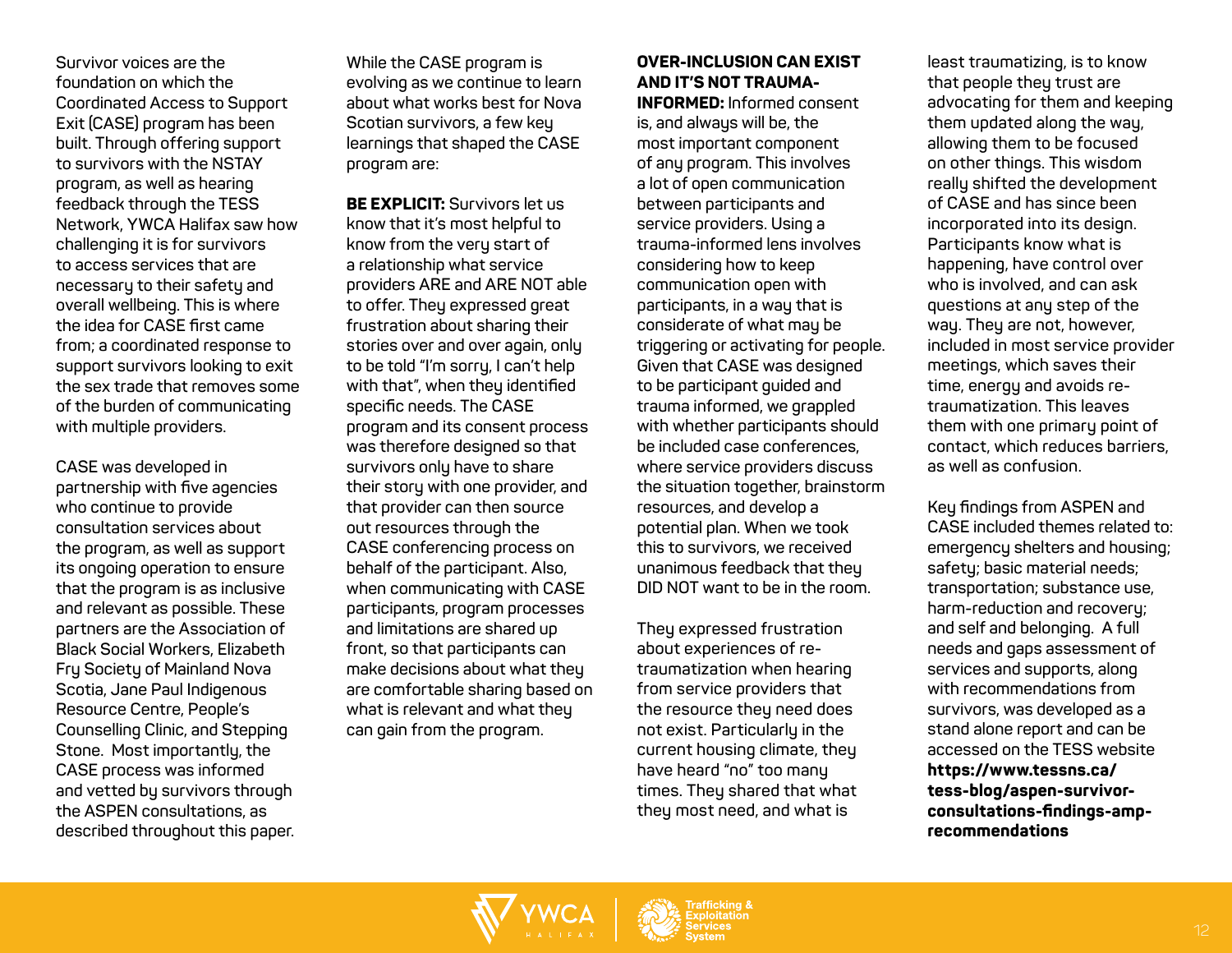# **CONCLUSION**

**YWCA Halifax, and the TESS Partnership, are committed to the inclusion of first voice in the development of policy, programs and services. It has taken much time and learning to feel confident in asserting that we truly are survivor-informed in the work.**

**Key to the practice of engaging and consulting with people who have lived experience of the sex trade is trust, which is intangible and not easily acquired without existing relationships. Trust can be fostered among participants and partnering agencies through intentional design and development of engagement sessions. People need to know that their input is meaningful and not simply an exercise of research without impact. People also need to feel like their expertise is valuable, not only for the planning and development process, but also in relation to material compensation.** 

**Engagement and consultation are not enough when it comes to implementing a survivor-informed practice. Commitments must be made** 

**to honor and incorporate the expertise of lived experience into policy, programs, planning and hiring practices. In addition to asking people for their expertise, organizations can also offer sustainable employment opportunities to survivors, and support their leadership development in ways that extend beyond consultation.** 

**Organizations must take care not to tokenize first voice or place the burden of speaking for all onto a select few. The diversity of lived experiences within the sex trade is varied, as is the language people will use to describe their experiences. Generally speaking, best practice for engaging with lived experience can be summarized through the following points:**

• **Language: Listen to what language participants use and be as inclusive as possible. Use the language participants use to selfidentify instead of layering on service provider, funder, or values-based approaches.**

- **Inclusion: When asking for the participation of people who have been deeply stigmatized and marginalized, be aware that trust will be your most important currency. As a result, build deep and meaningful partnerships with other service providers who already have relationships of trust.**
- **Compensation: Provide fair and timely compensation for participants for their expertise. Be aware that gift cards can be paternalistic; asking participants how they prefer to be compensated is important. Be discreet in how and when you offer compensation as some participants might be at risk if it is known that they are receiving money or gift cards.**
- **Safety: Placing safety at the centre of all projects by adopting trauma-informed practice; offering choice in how information is shared, and autonomy in what information is shared; and being intentional in the design and development of first voice consultation**

• **Incorporating findings into policy and programs: The primary purpose of consultation must always be to inform the policies and programs meant to serve community members. The advancement of academics, organizational reputation (e.g. "street cred"), access to funding, etc. must never be cause for consultations alone.**

**Although these strategies require a certain level of time and resource investment, the result will be the development of more effective services, and a holistic understanding of the needs and issues people with lived experience of the sex trade.**